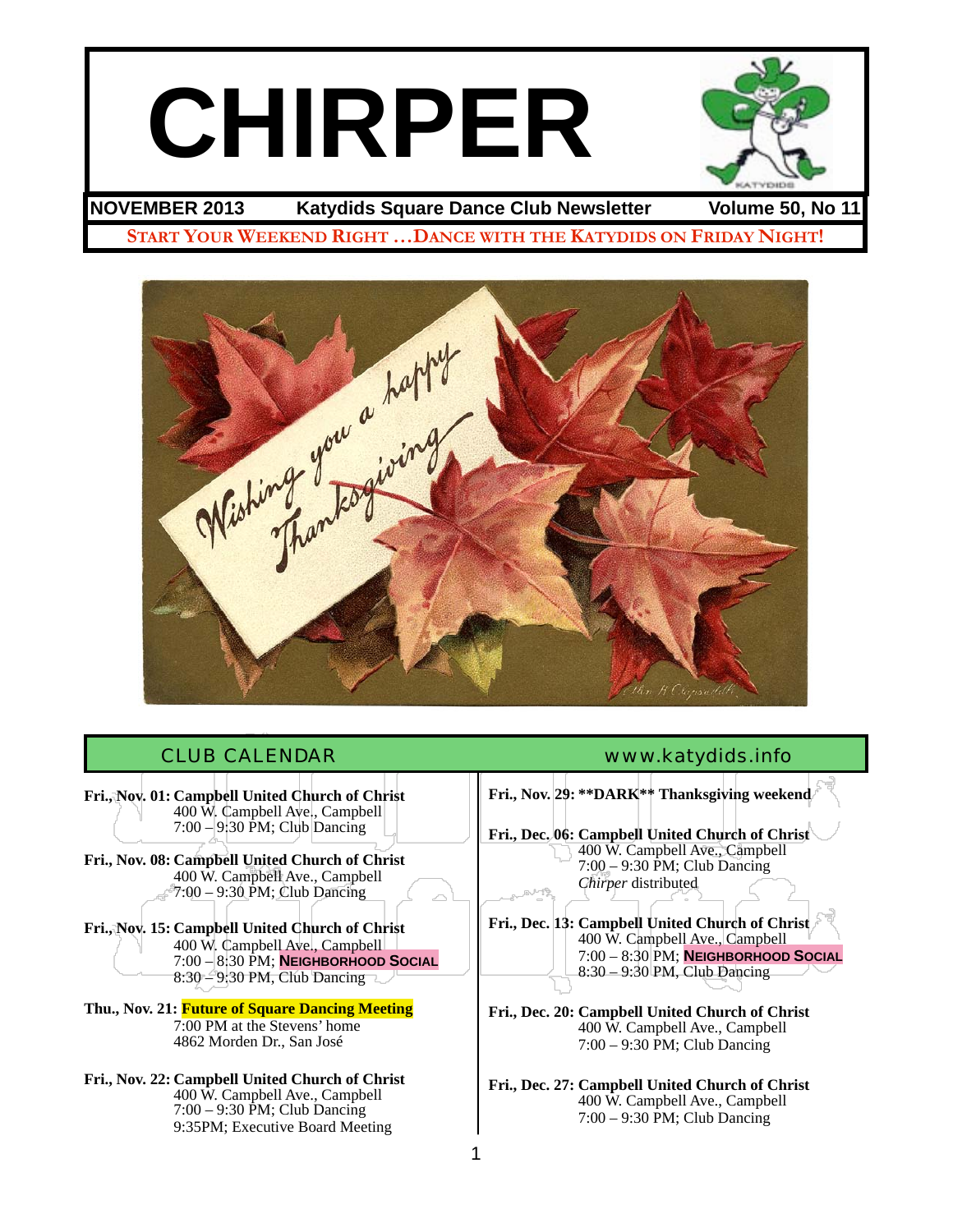### SQUARE HEAD ASSIGNMENTS and DUTIES *Super Square Head*

*Stephanie Stevens (408-871-9525)*

Nov. 01 .....Hosoda Nov. 08 .....Caywood Nov. 15 .....Matolyak / McManus Nov. 22 .....Hebson Nov. 29 .....DARK - Thanksgiving weekend

Dec. 06 .....Hastings / Oros Dec, 13 .....Gray / Cosentino Dec. 20 .....Wilhelmsen Dec. 27 .....Smart / Krulee

Jan. 03 ......Angotti / Smith Jan. 10 ......Willey, P / Wies Jan. 17 ......Darknell Jan. 24 ......Grubb / Lehnhoff

#### **Before the dance:**

- Notify the Super Square Head, Stephanie Stevens, 408-871-9525 of any needed changes to assigned dates.
- Purchase and bring 6 to 8 lbs ice for the water cooler.
- On scheduled night, the designated Square Heads should arrive by 6:30 PM. A Katydids member with a key will open the doors.
- Sweep floor as necessary and set up tables and chairs.
- Make ice water.
- Start hot water for tea and coffee.

#### **During Club dance:**

- Welcome everyone at the sign-in table.
- Collect a **\$5.00** donation from each guest and have them sign in. "Regular" guests sign the prepared sheet, new guests sign the guest book.
- In the green box, there is an envelope with petty cash for making change.
- Offer raffle tickets: 5 tickets for \$1.00.
- In the green box, there are envelopes for keeping track of money collected during the evening.
- Divide the raffle proceeds 50% to the Club, 50% to the winner.
- Check that water and cups do not run out.

#### **After the dance:**

- If Treasurer is not present, pass monies collected to any Executive Board Member.
- ALL MEMBERS: *Clean up!* Help pack up supplies and jugs and put into the Club cupboard.
- *Remove non-recyclable trash accidentally tossed into the designated recycle bins*. Take the trash bags out to the dumpster located in the side parking lot.
- Sweep or wet mop the floor as necessary.
- Note: Tables must go into the closet FIRST (remember the Caller's table, too), then the chair rack.
- Notify the Quarter Masters, **Gary or Sue De Lapp,**  408-446-1910 of any supplies needed.

#### UPCOMING SQUARE DANCE EVENTS

#### **Plus Level Dances**

**Nov. 1-3: Fiesta de la Cuadrilla; SDSDA** Callers: Bob Baier, Eric Henerlau, Andy Allemao Cuers: TJ & Bruce Chadd, Rey & Sherry Garza, Regina Aubrey Info: <http://www.sdsda.org/fiesta>

**Nov. 2: Dia de los Muertos; El Camino Reelers** St. Andrews Methodist Church 4111 Alma St., Palo Alto 7:30 – 10:30 PM; Caller: Darren Gallina Come in costume!

**Nov. 9: Farmers & Farmerettes Hoedown** Walter Jr. High School, Fremont 7:30 – 8:00 Pre-Rounds: George Gardner 8:00 – 10:30 PM; Caller: Romney Tannehill

**Nov. 16: Cactus Jack Hoedown; Sunnyvale Squares** John Muir Middle School 7:30 – 8:00 PM; Pre-Rounds: Sue & Phil Harris 8:00 – 10:00 PM; Caller: Ken Ritucci

**Nov. 26:Annual Thanksgiving Dinner & Salvation Army Toy ! ! Donation Dance** John Muir Middle School 7:00PM Potluck dinner; afterwards alternating squares & lines

#### **Nov. 30: Whing Ding; SCVCA/SCVSD**A

Resurrection Lutheran Church 1495 Cabrillo Ave., Santa Clara 7:30 – 8:00 PM; PreRounds: Barbara-Lynn Smith 8:00 – 10:15 PM;Callers: Keith Ferguson, **Tork Clark**, ! ! Diana Hilliard, **Roger Smith**

**Dec. 14: Ranchero Squares Plus Hoedown** Walters Jr. High, Fremont

7:30 – 8:00 PM: PreRounds: George Gardner 8:00 – 10:30 PM: Caller: Bob Baier

**Dec. 31: Glass Slipper Ball; Rockin' Jokers** 8:30 - 9:00 PM: Rounds: Sue Harris 9:00 – Midnight: Caller Vic Ceder

**Dec. 31: New Year's Eve Dance; Pleasanton Singles & Pairs** Caller: Dan Nordbye

**Jan. 4: Running Bear Hoedown; Krazy Dazys**

## HAPPY BIRTHDAY ! !

| Joann OsborneNov. 02       |  |
|----------------------------|--|
| Jennifer SteeleNov. 02     |  |
| Sue DeLappNov. 12          |  |
| <b>Sandy Bruns Nov. 13</b> |  |
| Steven LehnhoffNov. 22     |  |
| Naomi GrubbNov. 23         |  |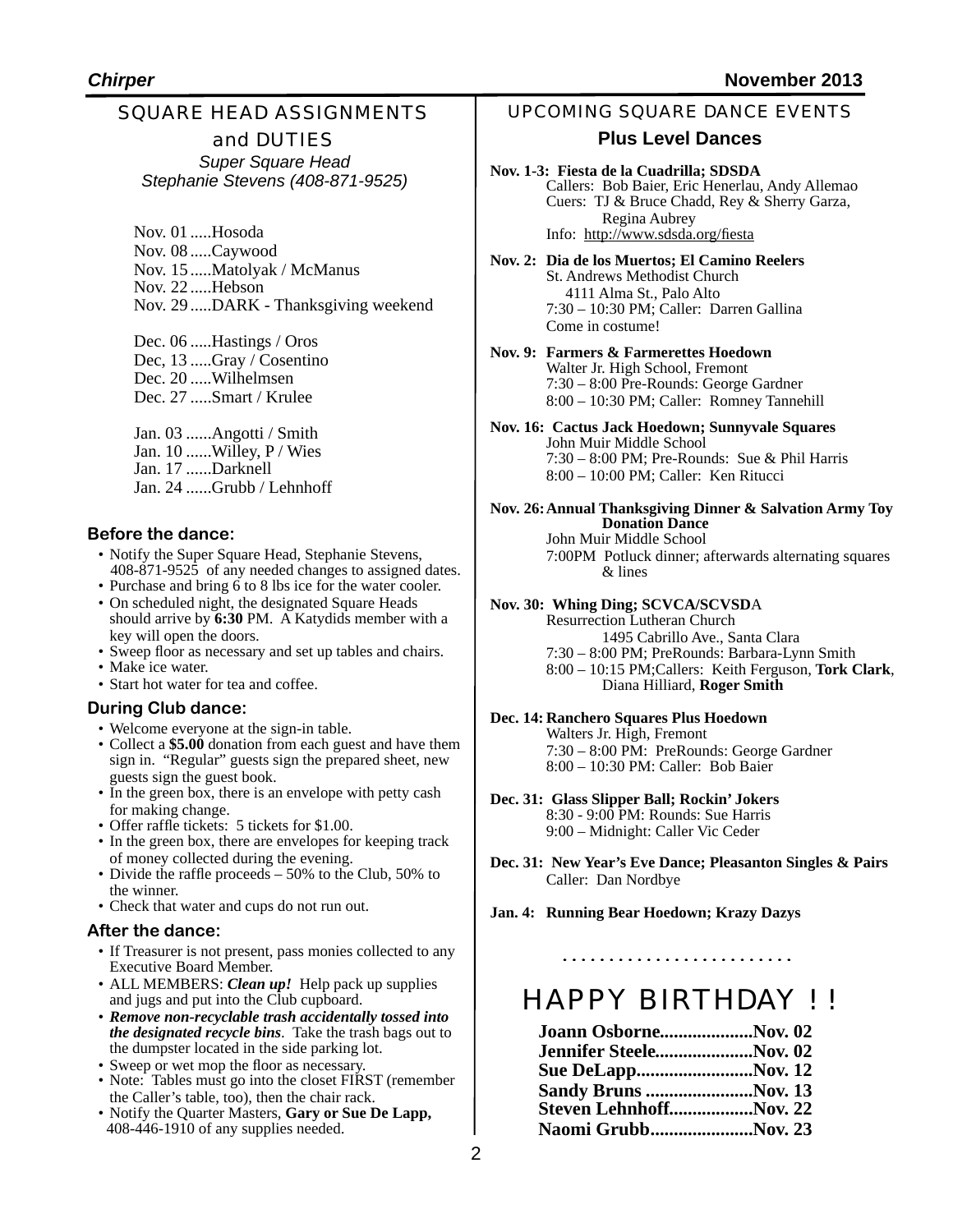#### THE PRESIDENT'S CORNER



Well, we have turned the first of two corners (New York state) and are about to turn the second of the corners (Florida) in our personal travels of the past couple of months. We hope to be home by the end of the first full week of November and you will be seeing us at Club soon.

While we have been away, it is apparent that the members of the Executive Board have been keeping our Club special events moving smoothly. And I, during my absence, have been promoting the Barn Dances to the 10 neighborhood groups in the vicinity of my home through the Nextdoor Westgate Village website. Based on reports that I have received from Morris Hosoda, I am frustrated and dismayed that we have seen no interest on the part of the 1550+ members of that group in attending our free Barn Dance nights. However, I am personally not disappointed that I tried this method of enlisting interest from the non-square-dance community. It just points out the problem that square dancing and other social/fraternal groups are having in sustaining their membership through contact with their inclusive communities.

That is not to say that we should stop trying. I think that we should finish holding the Barn Dances that have already been announced for November and December as well as proactively pursuing other methods of recruiting candidates for the January Beginning Square Dance classes recommended by **Jim Osborne** and **Roger Smith**. It just means we all have to work harder between now and then to enlist the required 12 class members to start the class and have a reasonable chance of graduating a fair number of new dancers.

We have a number of things to accomplish as we approach the early months of the new year. First, as I mentioned above, recruiting candidate class members (a job for us all). Second, a serious review and update of our Club ByLaws. Third, organizing and planning for our February Sweetheart Special hoedown. haven't run out of fingers on my right hand so I suspect that their are a couple more.

I want to thank all of you that have kept our Club active in hosting our various dance nights and special events during our absence. I want to especially thank **Pat Angotti** for organizing and executing our Annual Halloween Costume Hoedown. From the pictures that Stephanie has received and printed in this newsletter, it appears to have been a rousing success.

See you soon (less than 2 weeks…maybe)!

 $Skip.$  [skip.stevens@comcast.net](mailto:skip.stevens@comcast.net) 408-761-6588

## MANY THANKS

I would like to thank **Morris** for going "above and beyond" in printing and distributing the *Chirper* for the past three months while Skip and I have been away. You're the BEST, Morris!!

Stephanie, *Chirper* editor

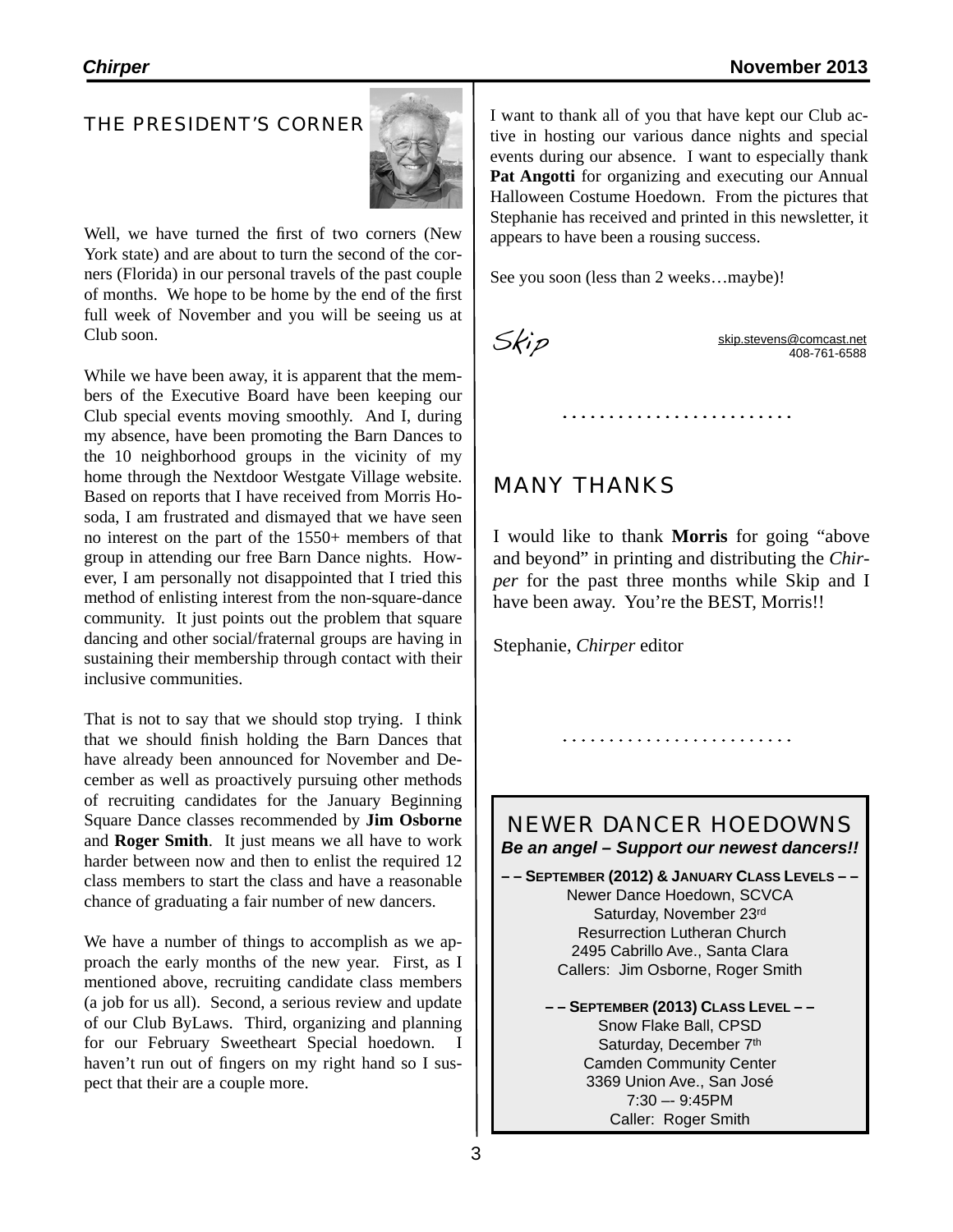# HALLOWEEN COSTUME PARTY FRIDAY, OCTOBER 2<sup>5TH</sup>

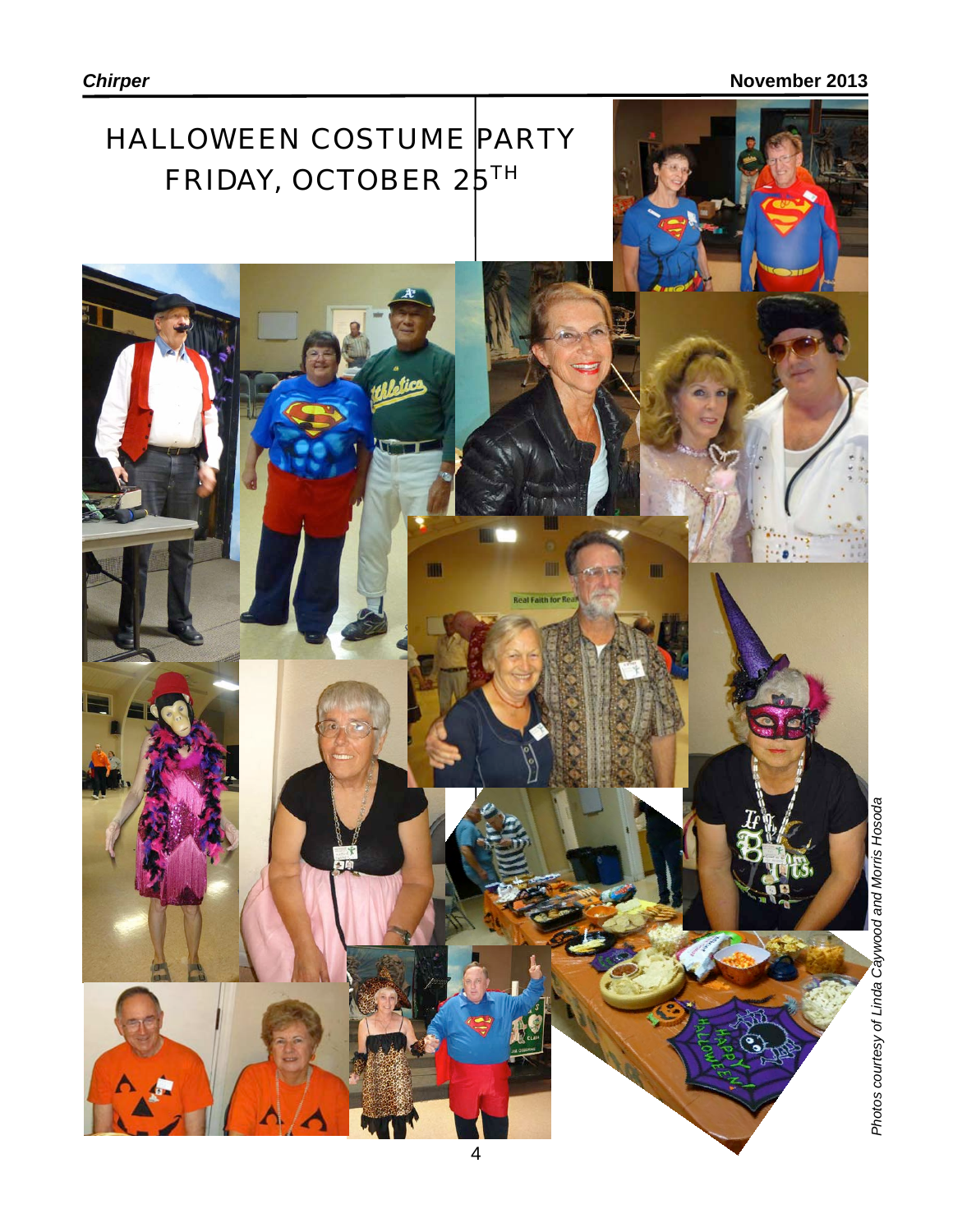#### *Chirper* **November 2013**

#### *Chirper Chatter…*



Good news! **Joyce Wies** has been cleared by her doctor. Her Plantar Fasciitis in her right foot is fine now and will be rejoining us (another member to be removed from LOA). She was gone to San Diego to attend her grandniece's wedding, not a bad showing of 200 when most were family. On her return she spent 3 days in Solvang at a timeshare with her two older sisters and a friend…

Another small world story. **Naomi Grubb** and **Stephanie Stevens** graduated from the same school, Pasadena High, only **Steph** graduated one year sooner. **Naomi** has another one: **Char Pitts** went to college with the wife of a man I know from the Silicon Valley Council of the Blind, another organization she belongs to. I am sure we have oodles of "Small World Stories" out there, let's share it. Email me your stories…

**Morris Hosoda** has decided to "retire" from active senior softball playing. This is only in the area of League play and most of the tournaments. He plans to play in the Fun Division of the Vintage Softball Club on Monday and Wednesday mornings. This will be less expensive, less stressful, and no commitment since teams are formed as people show up…

Long time members, **Bill** and **Betty Benevento** has taken a Leave Of Absence for at least a few months for personal reasons…

Talk to **Pat Angotti, Lloyd & Maxine Darknell** and **Roger Smith** about their cruise to certain ports of call in the Caribbean and the ups-and-downs of their trip through the Panama Canal…

Saw **Jim Gray** and Arlene Scallon at our Halloween Party, surprisingly looking fresh and full of vigor after a month's trip through Austria and Germany and preparing to leave Sunday morning for Argentina. Arlene has been sending us a daily travelogue with a couple of photos of where they have been…

**Skip** and **Stephanie Stevens** are submitting their spot news as they leave their impressions all around the country and I do mean all around (and some places in Canada as well). They are currently in Florida and thereabouts visiting kids and relations. They are targeting to be home around Nov. 8th …

I just found out recently that **Janis Parsons'** daughter, Anna Kroeker is a professional ballet dancer in several companies. She will be dancing in Menlowe Ballet Company's *Lineage* to be held at Menlo-Atherton Performing Arts Center, 555 Middlefield Road, Atherton, CA 94027, with performances on Friday and Saturday, Nov. 15 & 16 at 8:00 PM and Sunday, Nov. 17 at 2:00 PM. Tickets may be purchased at [www.menloweballet.org](http://www.menloweballet.org) or by calling 800- 595-4TIX (4849)

*Morris Hosoda, moho77@gmail.com*

## CELEBRATING TILLIE'S BIRTHDAY FRIDAY, OCTOBER 4TH





# Photos courtesy of Morris Hosoda *Photos courtesy of Morris Hosoda*

#### **From the Kitchen of Pat Angotti - -**

#### PINEAPPLE BANANA CAKE

Preheat oven to 350ºF 13x9 inch cake pan, greased & floured

1 pkg (18.25 oz) white cake mix 1 1/2 c. ripe bananas, mashed 1/3 c. vegetable oil 1/2 c. well-drained crushed pineapple

Cake: In a large mixer bowl, combine cake mix, eggs, bananas and oil. Beat on medium speed for 2 minutes. Stir in pineapple. Spread batter in prepared pan. Bake for 35 to 40 minutes or until a tester inserted in the center comes out lean. Cool 10 minutes in pan on a wire rack.

Frosting: A plain butter frosting with 2/3 c. welldrained crushed pineapple mixed in is nice with this cake.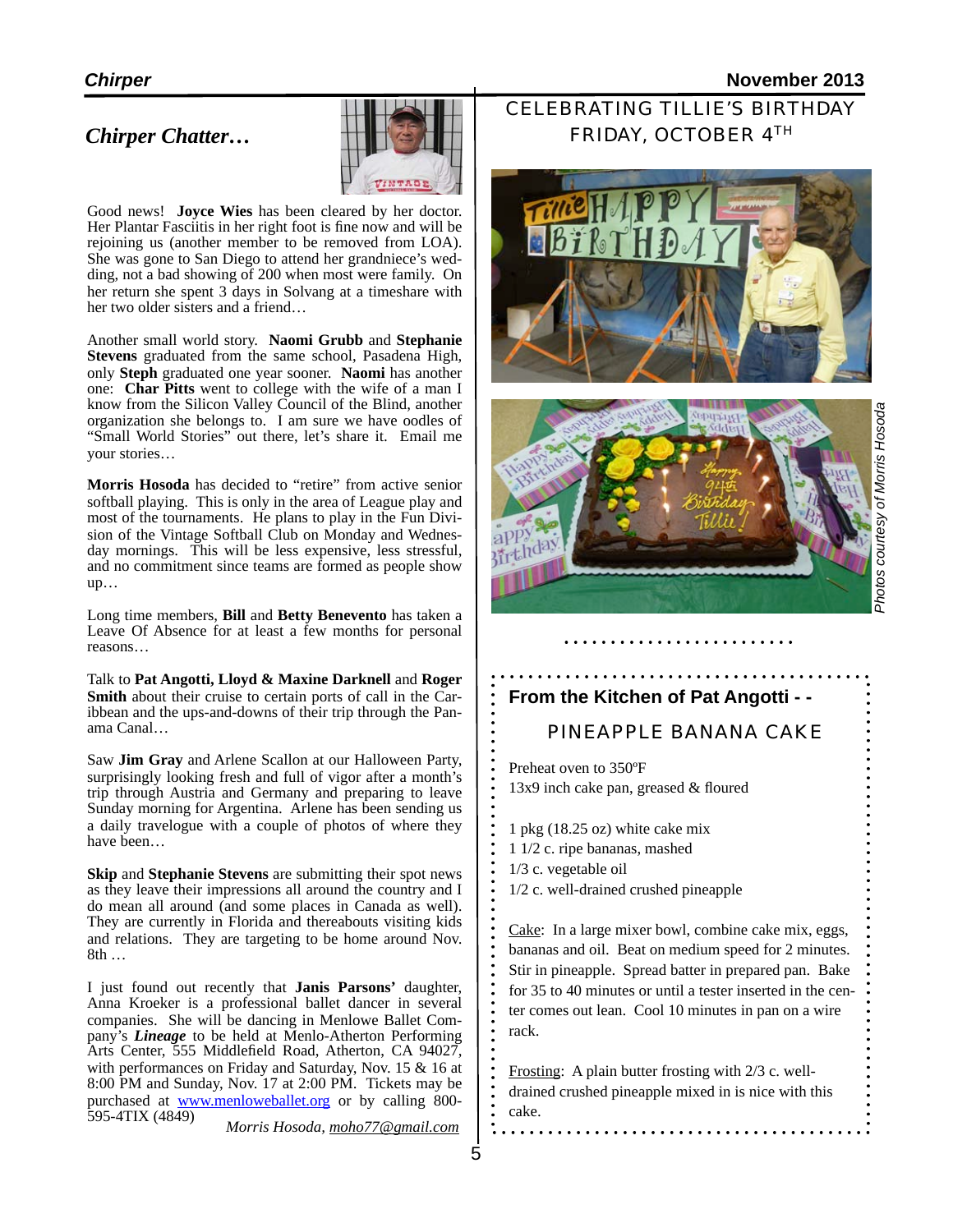#### Do We Get Letters! (includes e-mails) 10/22/13

#### Dear Morris,

… I've written to Stephanie, who I understand is on a long RV trek, that **Betty** and I are going "inactive" as of 10/31. From time to time when we're in the area, we may drop in for a tip or two. Until then keep your eye on the ball & just hit line drives.

#### /s/ **Bill Benevento**

#### ☺☺☺☺☺☺☺☺☺☺☺☺☺☺

#### 10/26/13

#### Dear Katydids,

Seeing the world from a horizontal position in bed is a new view for me, but it has its teaching moments. Definitely, patience is the biggy. The next biggy is gratitude, and how wonderful are my friends, and especially my square dance friends.

Thank you so much for all your wonderful cards, notes, jokes, emails, visits, and food to share. I am so grateful for these bountiful gifts. Ours is a wonderful community.

Each day I notice something that shows me I am getting better. The work I have been doing with Energy Medicine has been VERY important in speeding my recovery. Also, I am incredible lucky that the damage is minor and most likely I'll make a full recovery. I can walk easily and stay vertical long enough to fix simple food, do my exercises and walk around the house 3-4 times a day to make sure my muscles stay strong. After a 10 minute foray into the kitchen I am exceedingly glad to get back in bed and stay horizontal for awhile. Thanks to you guys, I have lots of books to read, some audio books to listen to, and some great visits from those of you who have dropped by.

In addition, I am enjoying the travel stories of **Stephanie** and **Skip**. What a super trip! And so well documented!

I wish I could have been there for the Halloween party—**Pat** always throws a great party. It is getting to be an annual event, yippee! As soon as I can sit up for a longer time, **Morris** has promised to pick me up for a visit. I am looking forward to that. You all are the BEST. I'm hanging in there.

Yellow rock, Char Pitts

## NEIGHBORHOOD SOCIAL DANCE 10/18/13





WOW! LOOK WHO SHOWED UP ... Club Member, Val Paterson, who has been living out of state for the past year. Great to see her!!!

## HAPPY ANNIVERSARY !

**Ted & Kathy Shaney..............Nov. 12 Skip & Stephanie Stevens......Nov. 12**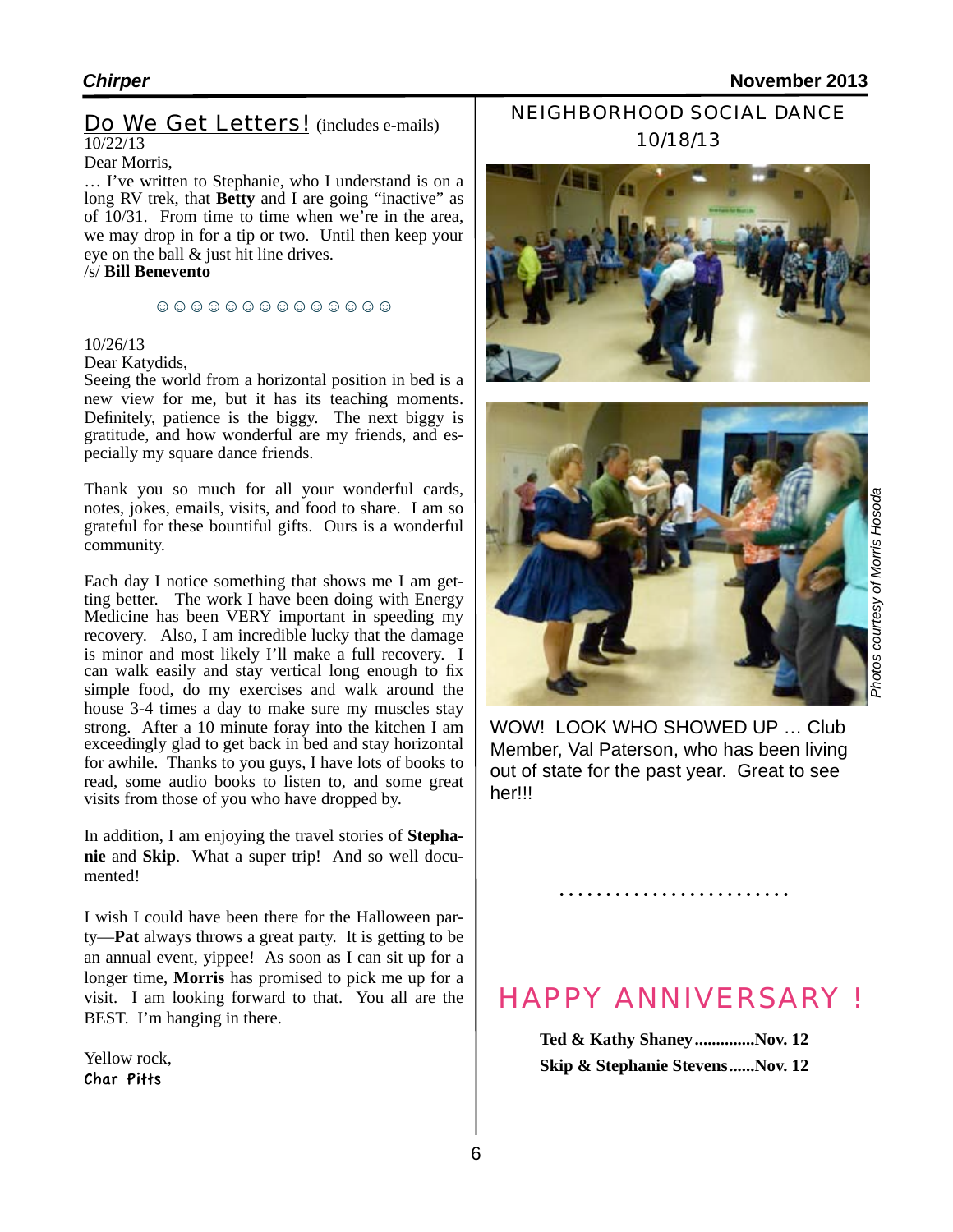#### TRIP REPORT - Part 1

Morris has asked Skip and me to write up a report of our recent cross-country van-camping trip. We have been sending newsletters of our trip to our family and are up to Part 5. We will try to condense them here a bit for you. So, here goes. But, first, you might want to get a map of the USA out so you can follow our "trail."

And, we should mention that the reason for this trip was to take the ashes of Skip's mom and dad back to Lakeview Pond near Ellisburg in Upstate NY. It was a favorite fishing spot Skip's dad shared with his sister & her husband whose ashes have already been scattered there. The scattering was to take place on Wednesday, October 16th and we left home on August 21st.

Our very first stop was to visit Skip's middle daughter who has a small "farm" just outside of Fresno in Sanger. In July she had broken both of her wrists after falling off a tall stack of hay. She was so lucky to have "only" broken her wrists. She is healing nicely and we were able to celebrate her birthday, too.

We had hoped to drive north along the foothills of the Sierra mountains but found that the Yosemite fire was going to prevent that choice and instead we headed north up I-5 to Portland, OR to visit with some long time friends of mine whom I met when we were doing a Peace Corps-type tour of duty in Vientiane, Laos. It was really good to see them after staying in touch all these years later. We even earned our "keep" by Skip figuring out a way to boost the WiFi signal from their son's house across the street so they can share a single internet provider (IP) account.

Continuing north we stopped in Bellingham, WA to visit with friends. It was here that they just happened to mention that the border patrol was being particularly picky of late. That got us to thinking ... maybe it was not such a good idea to go through the Canadian Rockies after all with the ashes of Skip's parents under our floor boards. We really didn't want them confiscated and dumped in a trash bin at the border. So, we aborted that plan and headed east from Washington, marveling at the miles and miles of wheat fields growing there. We traveled through ID, to MT, and quite by accident found the Lolo, MT Square Dance Center, Store  $\&$  Campground. Of courses we had to stop and check it out. They host dancing on a "floating" wood floor. Nice! It was there that we learned that we had just traveled through a recent fire area that came perilously close to burning them out.

We visited with one of my cousins who lives just a few miles down the road from Lolo. Skip had great fun throwing pine cones "balls" into their pond so their Labradoodle could fling himself off the bank of the pond to fetch them. In the morning, they made Scotch Eggs for us. Have you every had them? Most interesting!! They are hard boiled eggs with sausage meat wrapped around them and baked. They can be eaten hot or cold. Quite tasty.

We then headed towards and through Yellowstone trying to catch glimpses of any critters we could find. We did find another of my cousins who lives in Jackson and had a nice visit with him (no, he was NOT one of the critters I was referring to). His large living room window perfectly

frames Grand Teton. What a view! Hadn't seen him in 45 years or more.

It was time to head to Kansas and we headed south and east passing through Boulder, CO just before a huge early-season snow storm descended upon the area. Instead we got 119<sup>o</sup> heat in Burlington, CO and that night it was 106º at our camping spot in Stockton, KS To stay that it was hot that night is an understatement!

We learned that in Alton, KS where Steph's mother's family had lived for awhile, that General Bull, the husband of Steph's Great Grandfather's sister had died in an unusual way… gored by the horns of one of his pet elk that he kept at his exotic animal zoo! The horns<br>(postmortem) are  $(postmortem)$ now on display at the



Osborne County Courthouse

On our way to Topeka from Osborne we stopped at what looked like a nice campground right on a lake... bad idea. The place had hordes of mosquitoes and other bugs blown across the lake from an unseen marsh by strong winds. After closing the van's doors for the last time that night, Skip spent the next 15 minutes ambushing and swatting bugs drawn to the light of a flashlight shining on the interior roof of the van so we could sleep in peace. He did a great job of slaying the beasts! (I never knew that Skip was such a lady killer!) Not a one bothered us and by the time we got up the next morn- ing only a couple of frantic male mosquitoes seemed to be trying to escape through the closed windows to the outside! Not taking any chances at a return of a female soiree, we left very quickly that morning.

We camped one night at the Mark Twain State Park just outside Florida, MO which we discovered was quite a large park once we saw it in the daylight the next morning. There is a Mark Twin Memorial  $\&$  Museum that houses the original building of his birth that had been located a short distance away in the town of Florida and moved to the site for safe



keeping. They have done a wonderful job of preserving the building and furnishing it with various period artifacts as part of the display. We then drove on down the road to the town of Hannibal to see the Mark Twain related things there.

Wouldn't you know … just as we stopped the car it began to sprinkle, two seconds later as I stepped out of the van it started POURING buckets! We ducked into a gift shop and after the downpour subsided we walked around for a bit, but *(C*ontinued on pg 8)

7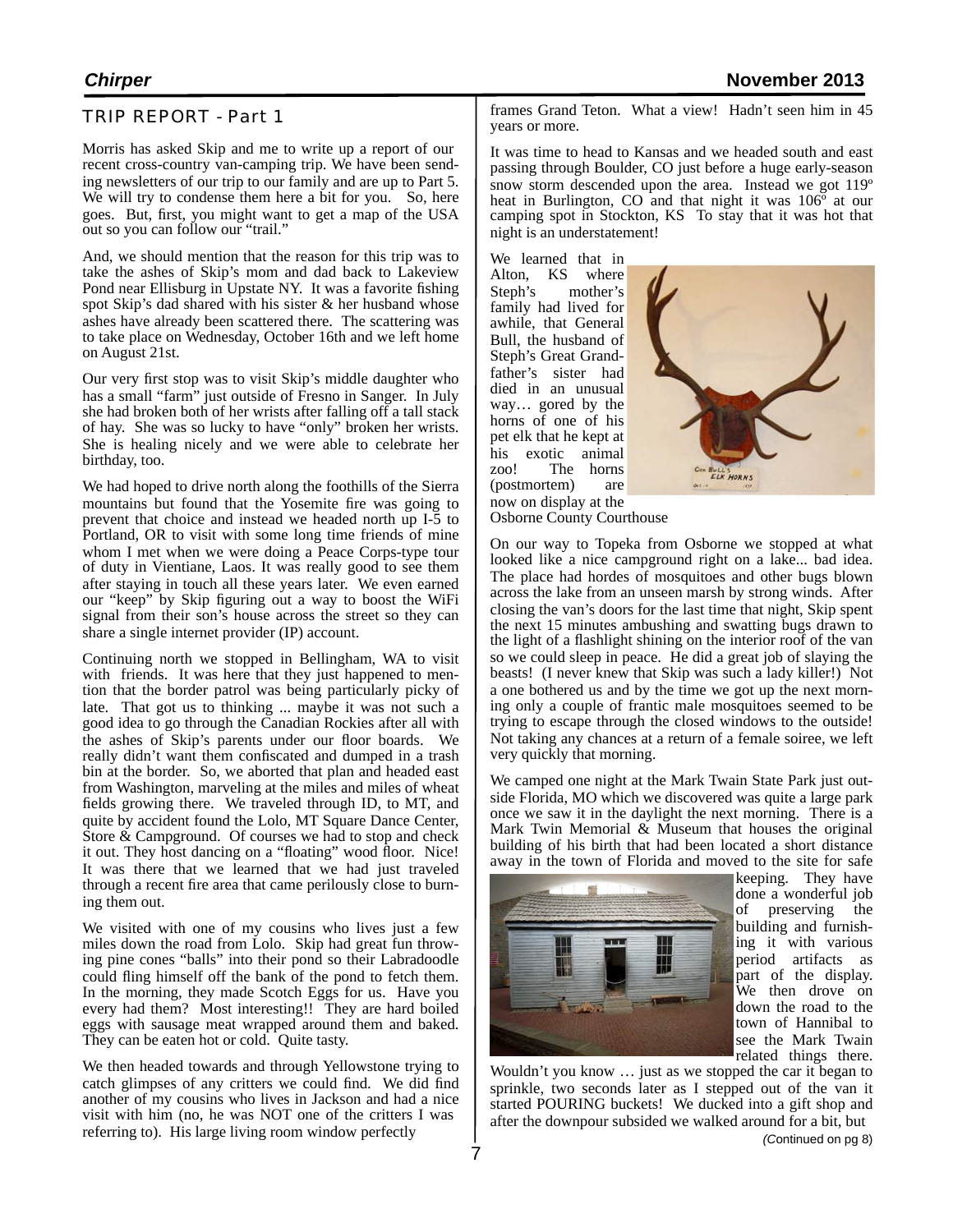#### *Chirper* **November 2012**

#### *(Trip Report continued from pg 7)*

by then we were already thoroughly drenched. We got back into the van and DROVE around instead!



Drove up into northern IL to visit with relatives and then went up to Alma, WI which is a small river town situated along the wall of cliffs rising above the Mississippi River. This is also an area of several locks

providing portage around natural obstacles in the river. This area was the home where one of Steph's boys' grand- mother's was born and raised. We also drove out to Schoepp's Valley to see the old homestead which one of their immigrant great grandfather's had built. He was a very clever man in that while there was "bad" water on the site of his home, there was "good" water where his barn was located. So he ran a pipe under the roadway from the "good" well to the house and the spring entered the property in their basement. Apparently it is still there and working just fine.

We headed south, pulled into a KOA just outside of Madison to camp for the night and soon found ourselves in the middle of a rainstorm. We happened to turn on our radio and the program was interrupted by weather warning announcements. Seems that a strong weather cell was headed our way and would be there in 10 minutes. It started raining harder in 8 minutes!. In fact a tornado watch was issued for an area about 20 miles SE of our location.

On the night of September 21st we camped at the Canal State Park on the I & M Canal in Morris, IL (yes! We thought of you, Morris!) It took us a while to find it and drove through what seemed like miles of cornfields. This canal was begun in 1836 and carried pioneers and their produce between Lake Michigan and the Illinois Valley. It was superseded by a deep waterway after 50 years of use. It is now maintained for recreational use (green hiking byway).

As many of you know, Skip and I enjoy finding out things about our ancestors. We have not wanted to bore your with all of our wonderful "finds" but occasionally a particular story needs to be told. To wit: Steph was looking for the Yates Cemetery in Kosciusko County, IN and knew that it was a very small cemetery and quite possibly on someone's private property. It was a Sunday afternoon and there wasn't much else to do so we went looking for it. We drove around the area of Silver Lake on County Line Road where we thought it might be and finally found a church cemetery. We were pretty sure this wasn't the correct spot but we got out and walked around where the older stones were located (we needed to stretch our legs anyway!) Didn't find anything. As we were sitting in the car pondering where to drive to next, a gentleman drove up into the church parking lot and asked us if he could help us. We explained the situation and he said "Stop right there! You need to talk to my wife. She's the genealogist, not me!!!" He told us to drive back down the road a short distance and go knock on the door of his house. We did as we were told since about now we were pretty desperate. She was very nice and talked a lot but did not know the cemetery we were looking for but told us about one to try that was about two miles away. As we left to go find it, I told Skip that I really did not think

that this would be the correct one and that we should move on. Stubbornly, Skip drove to the cemetery and we started walking it. Fortunately it was a small one and before we were half through I noticed that a car had driven up and parked near our van. That's odd, I thought. Then I noticed that it was the gal from the farmhouse! She had come to find us because she had just remembered having heard something about some other people looking for the Yates Cemetery the previous weeks. She also called the owner of the property (small town, everyone knows everybody) to be sure that it would be okay to visit. Boy was I lucky that Skip was stubborn that day!! She led us to the correct farm



and we found the stones. We never would have seen them by ourselves even though they were right beside the road. There were two stones under a very old large tree amongst lots of un-<br>derbrush. These were the headstones of my gr-gr-gr grandparents. They died a few months apart in

1850. The thought is that it might have been from a cholera outbreak. These were the only headstones there to be seen, however, the owner of the property says that at one time there was another small stone marked "infant."

Some of the campgrounds have been interesting. One in particular in VanWert, OH, was the Huggy Bear Campground. All the "streets" were named after bears, such as Pooh Bear, Gummy Bear, Smokey Bear, etc. Another one we saw had streets named in a Halloween theme. Kind of fun in a quirky sort of way.

By September 27th we had reached Skip's cousin's home on Skaneatelles Lake in NY. We noticed as we entered the state the beginnings of color showing up in the trees and the weather was perfect. We sat lakeside chatting for several hours. We dropped some things off here (including the ashes) and then decided to make a bee line to the Bay of Fundy in New Brunswick, Canada. We had always wanted to see this area and with the timing of things it was going to be a quick trip now or possibly never. We drove north into New Brunswick past St. John to to Hopewell Rock, or 'flower pot rocks'. The area has "islands" of rock formations with greenery growing at the top. At low tide you can walk on the tidal sand and at high tide a good portion of the "rocks" have water around them. We also saw the tidal bore come in at Moncton. We stood on a bluff and pretty soon there was this wall of water making its way up the river. It wasn't a terribly high wall of water the time we saw it and unfortunately we didn't have time to stay to catch the next tide. This is a beautiful area and we were really hard pressed to turn around and head back to Maine because Skip had a high school class reunion luncheon to attend on Sunday, October 6th. To be continued … Part 2 next month.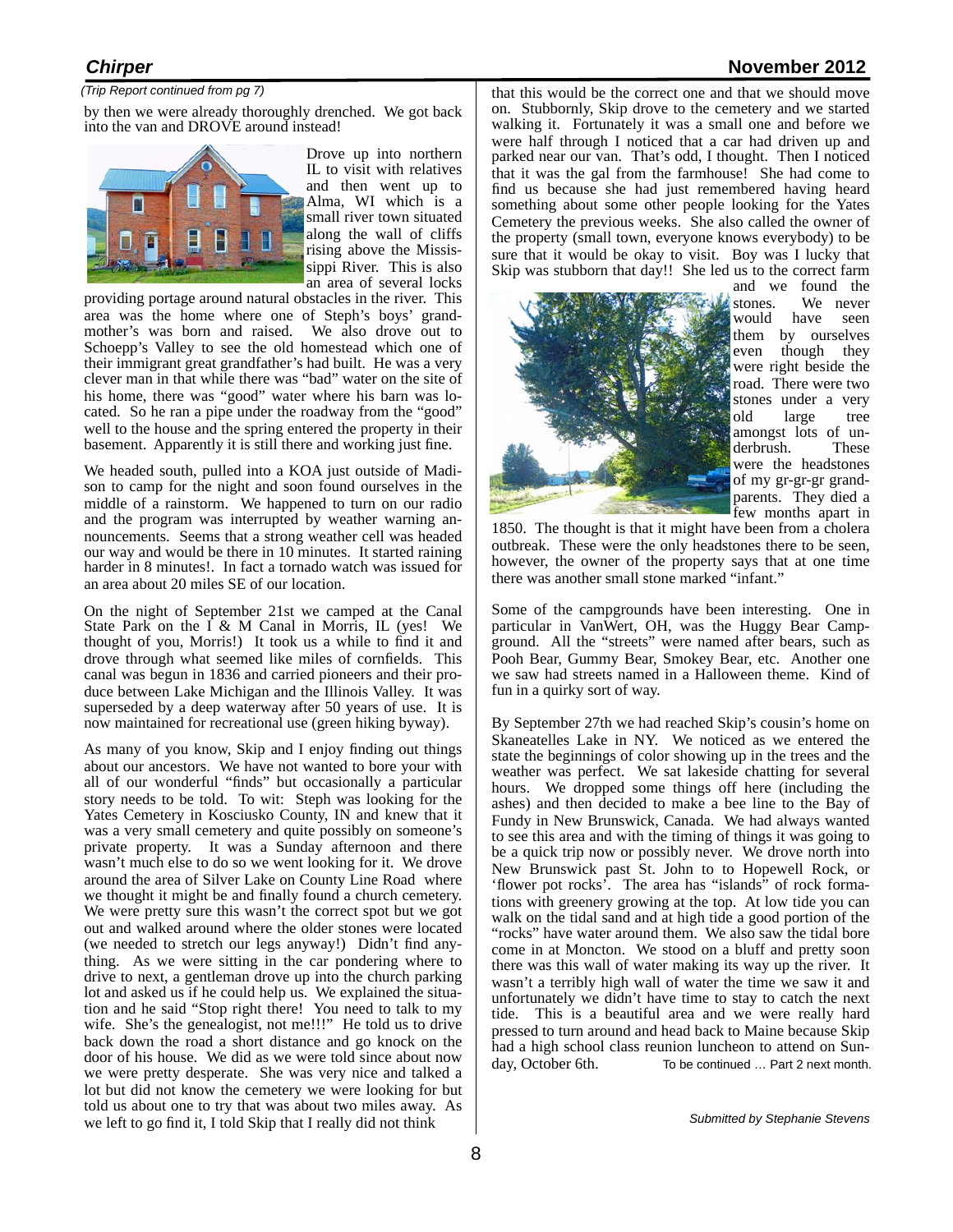#### *Chirper* **November 2013**

#### FROM MARY & ROD - -

*Below is a note from Mary & Rod who used to be Katydids Club members prior to their full time RVing* 

June 2013

Hello, friends and family!

Wow – what a busy summer! So now it's "catch-up" time. June was a transition month for us – going from family to the Good Sam Syracuse Rally and then heading into the Canadian Maritimes for the summer. Here's how we did it.



Olivia was our first grandchild overnight in the RV. It a c t u a l l y stretched to three nights she just kept having a good time!

Nice Core of Engineers park that had playgrounds and lake access. The nearby bakery was pretty good, too.

We always say that we miss two things from our pre-RV days – our hot tub  $(t h a n k s)$ Ron!) and our vegetable garden.



So we were happy to help Maria get her backyard garden started. Hope we get to sample the results as we return in the fall.



Good Sam Rallies are large (2-3000 RV's!) and well-run. Lots of vendors and seminars. And we got to venture into downtown Syracuse a little to "party".

One of the guest performers was Wayne Newton. Unfortunately, his voice is past its prime – certainly wouldn't r e c o m m e n d paying to see him





More than made up for by Reba's performance. One of my favorites anyway; she put on a great show!

We left and h e a d e d through New England. On an overnight stay in Gorham (NH) we found this evening con-



cert in the park – lots of fun. Had to spend time getting our washer/dryer replaced, which took away the time we had planned to spend climbing (by car) nearby Mt Washington.



We wanted to make this entry through northern New Brunswick, so we crossed the border at St Leonard. The French influence in this area (it borders Quebec Province) was immediately visible and predominate

*(Continued on page 10)*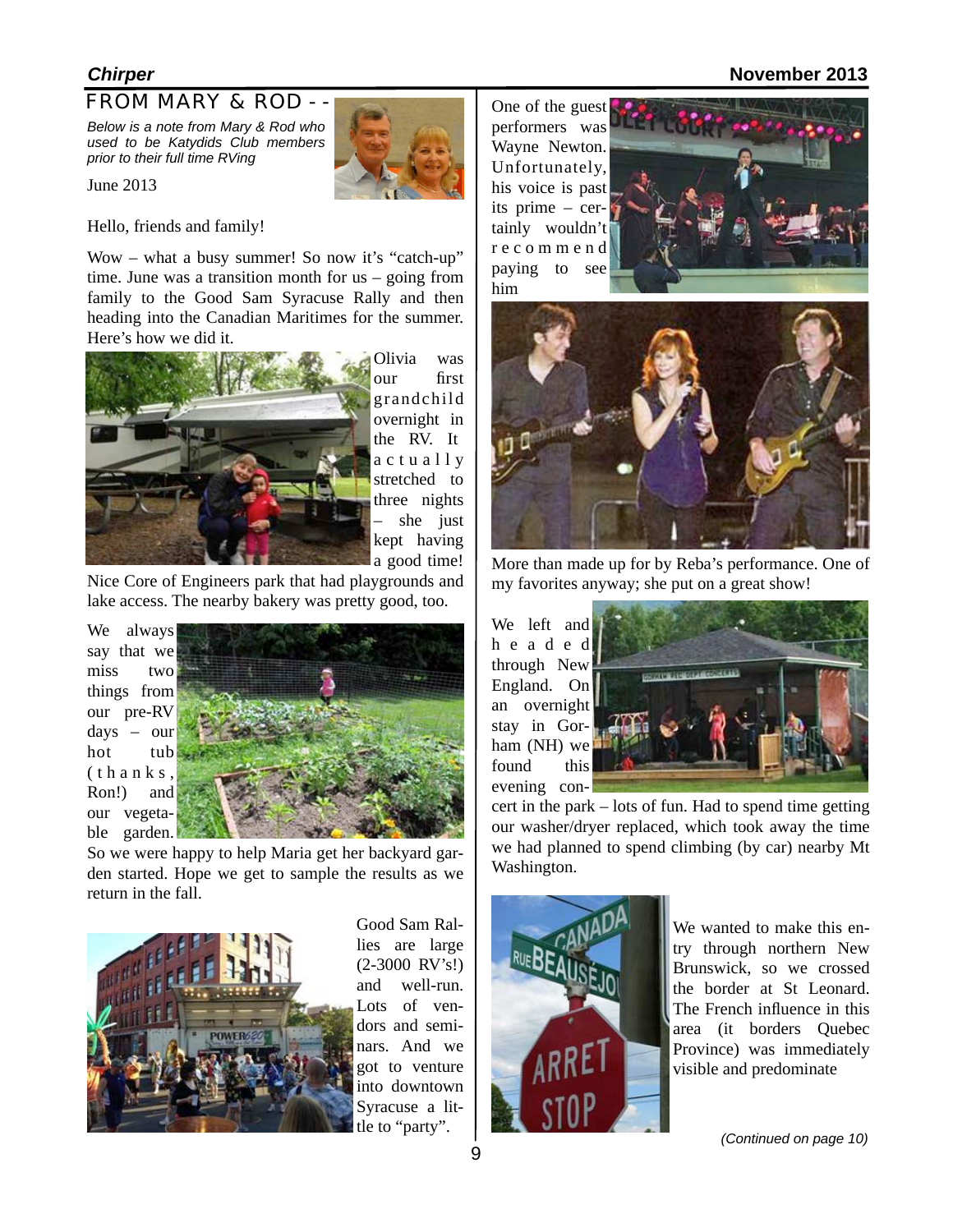*(Mary & Rod continued from pg.9 )*



We wanted to follow the coast around to Nova Scotia, so our first stop was Charo. Nearby are Campbellton and the bridge to Quebec. We enjoyed the scenic

walkways. This is an entry to the Gaspe Peninsula – a very possible future destination.

Also nearby was the Miel N Bee Honey Farm. Now how often do you get to dress up like this?





We learned a lot about these industrious little creatures. A very interesting couple of hours.

Proof - we made it into Quebec!

And we enjoyed our venture to the Restigouche National Park on opening day





On up the road to Bertrand. The good news – they have a beer museum. The bad news – it wasn't yet open for the season.

One of the exhibits s p i n n i n g wool.



*(Continued on page 11)*



The Miscou Island Lighthouse – the first of many this summer.

And when you're in this area, don't miss S t e v e ' s b e a ch side restaurant! See if he has found a lobster larger than this 9-pounder!





We also spent a day at the Village Historique Acadie. This was a continuation of the Acadian history tour we started in Louisiana last Spring.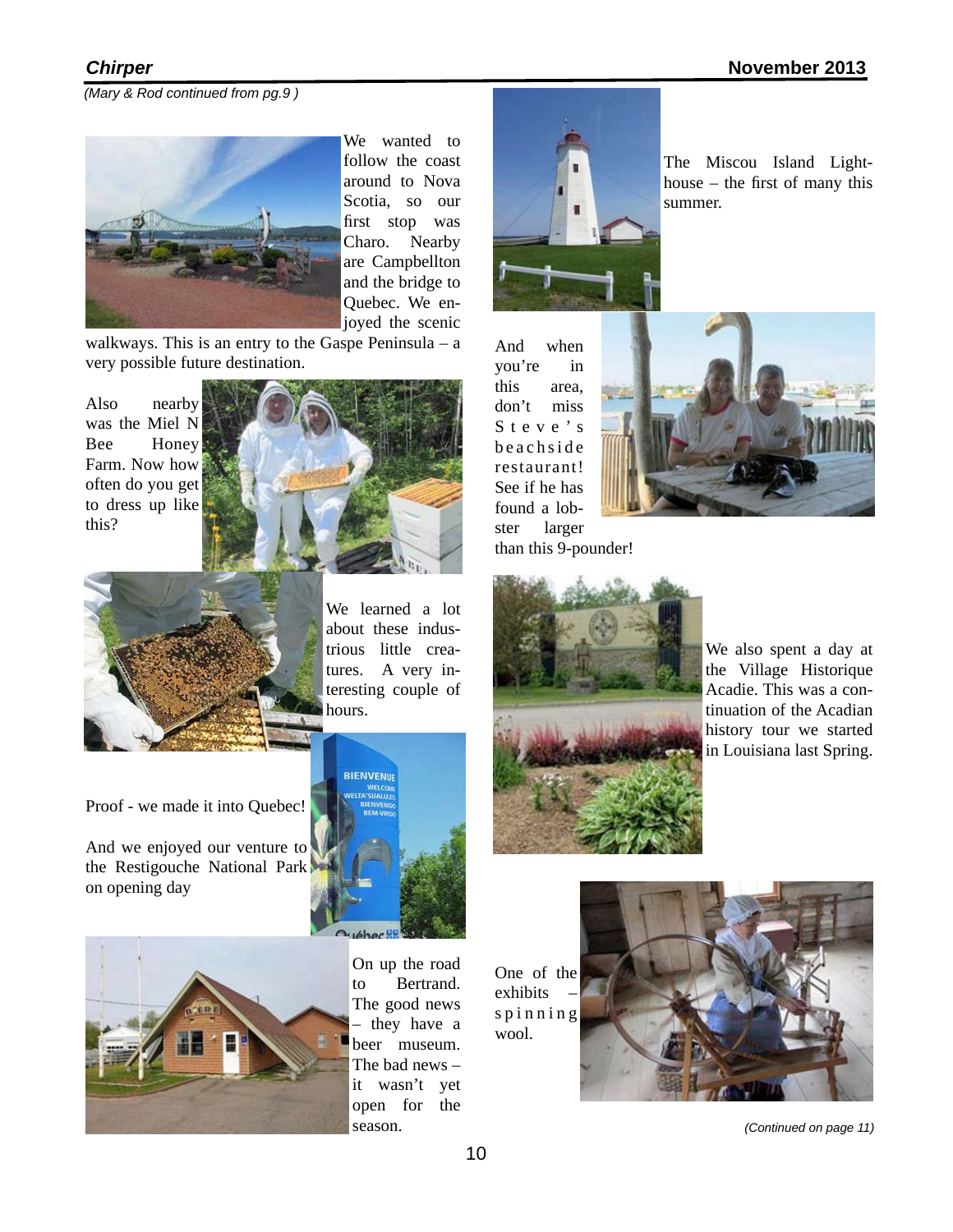*(Mary & Rod continued from pg. 10)*



Further down the coast we stayed at Kouchibouguac National Park. Usually a very popular park……we unfortunately had a lot of cool rain during our stay



So after a quick eight day tour, we crossed into Nova Scotia. Glad we took that route  $-$  a lot different than our previous trip up along the Bay of Fundy. Very different culture – lots of great seafood. A good introduction to the rest of our summer!

Okay – New Brunswick down, Nova Scotia and Newfoundland to go. Hopefully, you won't have to wait long for those updates.

We've enjoyed hearing from many of you about your summer activities via e-mails, blogs and Facebook. So many opportunities to keep in touch! Keep it up this fall.

We are currently visiting friends in the mid-west on our way to South Texas for the winter and preparing for our trip to New Zealand and Australia in March for 3 months, so if you have any suggestions for that trip, let us know.

Mary & Rod Garges (817) 308-5991 (AT&T) [marymonti@aol.com](mailto:marymonti@aol.com) Message received from Jackie Daemon (CPSD)

Oct. 11, 2013 Hi CPSD Angels -

The CPSD class at Camden has been moved temporarily to Classroom 2, where we have had the class in the past. The center got a rental for the Multipurpose Room so we got "the boot"!

We feel very fortunate that so many of you have been coming to our class. The new dancers really do well with lots of angel help. And, of course, we can always use more.

There are lots of opportunities to Angel on Tuesdays between CPSD, Castaways and Sunnyvale - there is just no reason to stay home!

Thanks and Happy Dancing!

*Jackie*

#### **CPSD Class**

Camden Community Center 3369 Union Avenue,San Jose 6:30 - 8:30 PM Caller - Tork Clark

\*\*\*

**Castaways Class**  Resurrection Lutheran Church 2495 Cabrillo Avenue, Santa Clara 7:00 - 9:30 PM

Callers - Roger Smith & Rob Paull *This class has finished Mainstream so it's lots of fun to dance with them.*

\*\*\*

#### **Sunnyvale Class**

Washington Park Building, 840 Washington Ave., Sunnyvale (corner of Washington & Pastoria) 7:00 – 8:30 PM: Beginners 8:30 – 10:00: Plus Level Instructor/Caller: Rich Reel